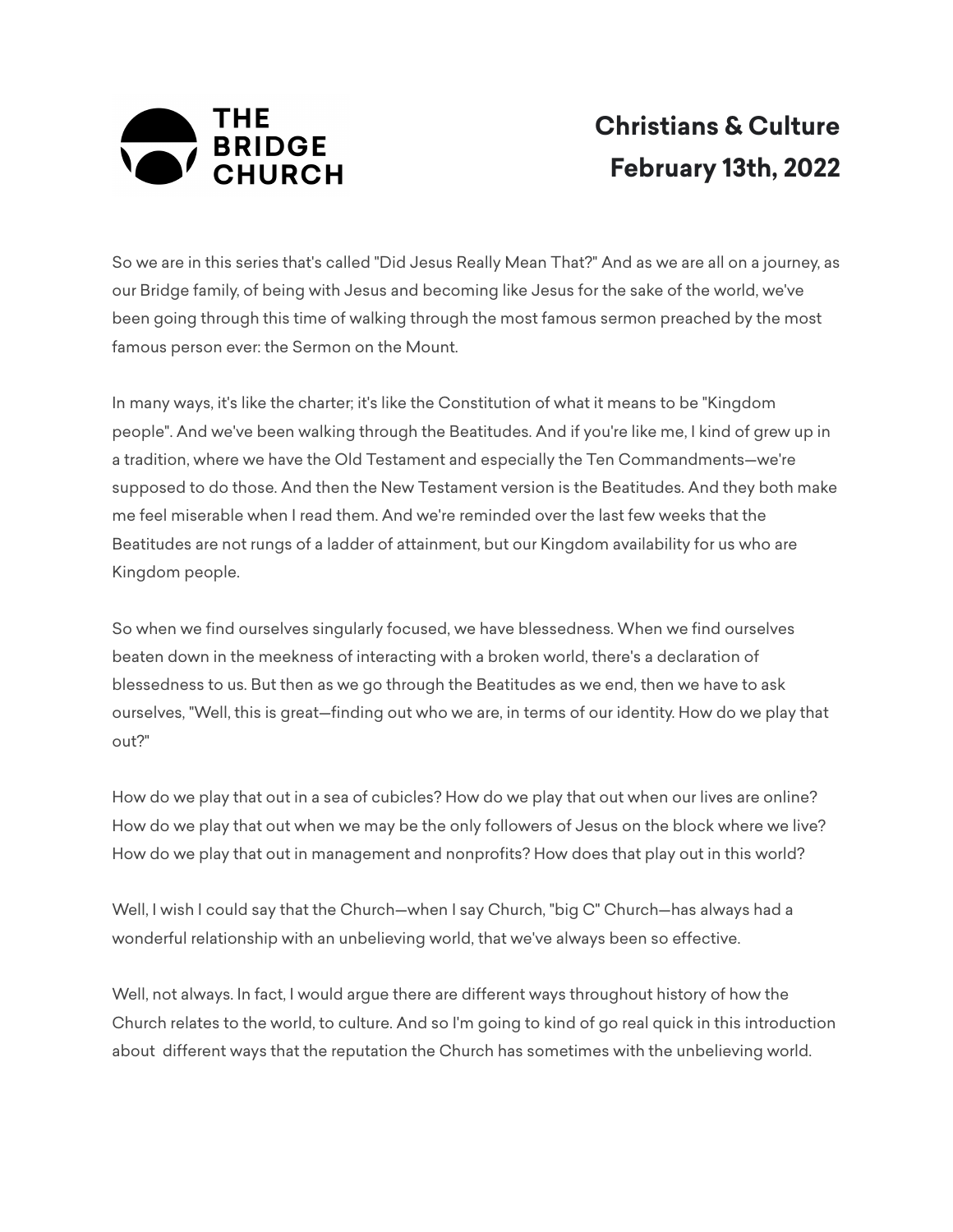The first one is what I call the "constant critic", where we can have a reputation. We say, "It's the joy of the Lord," but really we're like in the gospel of grumpiness all the time. And here's an image that I think of with the constant critic—Statler and Waldorf from the Muppets.

I love them. And here's these two guys. Well, they're not real. They're puppets. And they're in the balcony and they're always saying things like that, "It's not half bad. It's not half good either." I love these guys because they're always at a distance and they're just constantly pointing out, the constant critic, constant antagonism, constant cynicism, constantly going off and mourning about how bad the world is all the time.

Well, there's not only the constant critic, there can also be what I call the "comfortable isolation". And maybe the image here is what many people call "the Christian bubble", or basically in a culture of Christendom, where we wear Christian clothes, we say Christian things, we go to Christian concerts, we listen to Christian songs, and we navigate our whole life. Our main social hub is really in kind of this bubble all the way up to our casket. And we've really never thoroughly engaged unbelievers whatsoever. And we just kind of stay in that bubble.

Well, then I would say the next one could be what I call "camouflage by compromise". And the image I think here is, have you ever seen this image: Waldo? [Image appears of "Where's Waldo" book.] When I watch—no, when I read—no, when I look at Waldo, I get stressed because somewhere in this mosaic is Waldo, and the exercise is you spend an inordinate amount of time trying to find Waldo. And so that means that we have adopted a Christian faith that totally blends into the fabric and mosaic of culture. There's nothing different. We're singing the same song. And it's almost like we have this secret Christianity that can only be known by a census or some type of application that we might fill out. We may even say to certain applications, "I'm a Christian," but our lives are saying, "I'm actually an atheist." And so we're camouflaged by compromise.

I want to present to you these C-words that I think are better. What about if we were known to be courageous, consistent, clear, and have compassionate engagement? Courageous, consistent, clear and compassionate engagement? I realize there probably is a lot of us who would say this morning, "Rob, wrong crowd. I'm around unbelievers all the time." Being around unbelievers doesn't mean that you're engaged with unbelievers. There's a difference.

So here's my big idea that I want to propose. It's very short. Christ-followers are to engage and not just exist. The Lord did not redeem you and I to take up space on a planet, to take up oxygen, and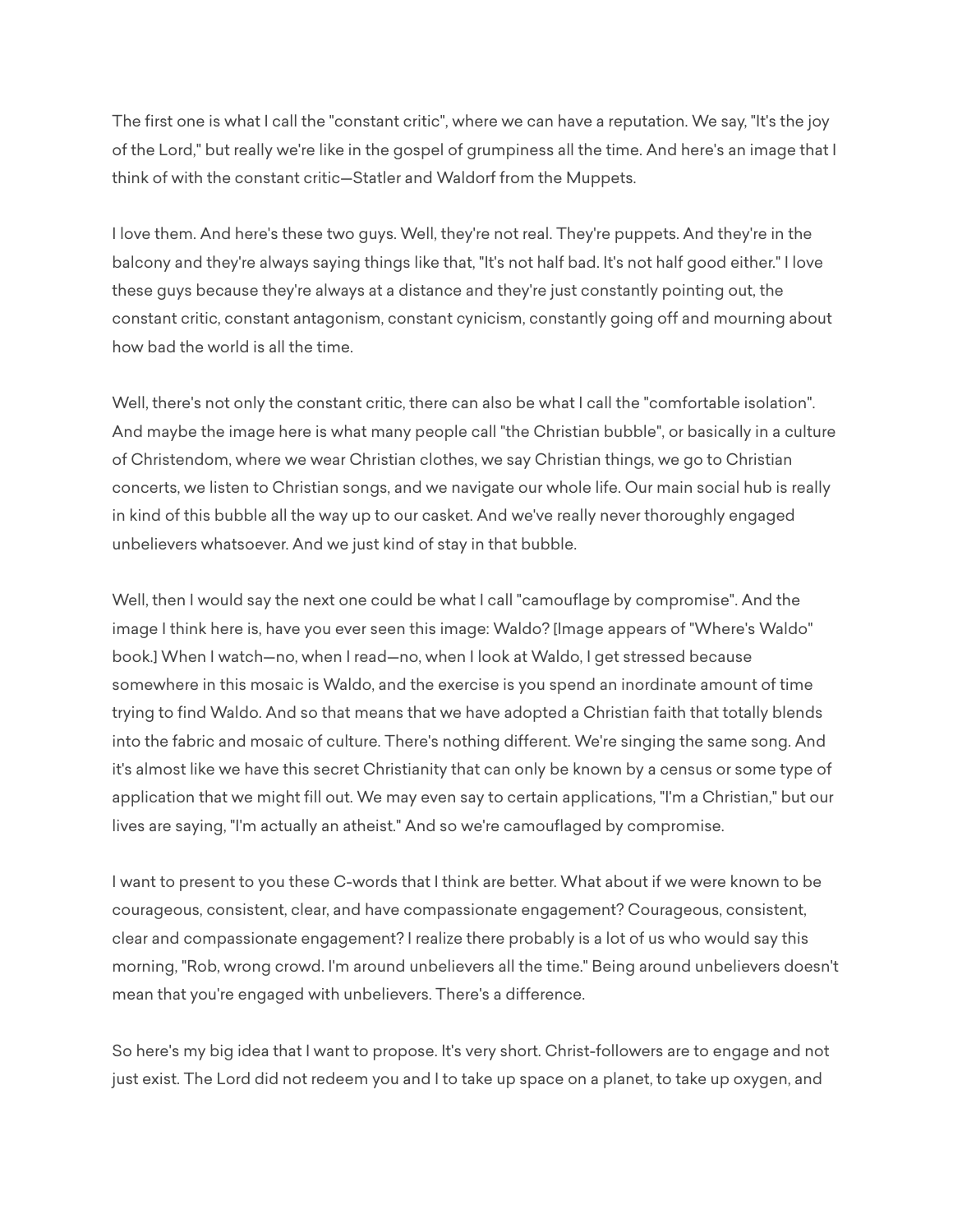to wait for the hereafter and that is it. Charles Spurgeon used to say that a Christian who is not a missionary is an imposter. Christ-followers are to engage and not just exist.

Probably one of my heroes in the faith is a guy by the name of John Stott, a British theologian. To this day, I believe he's written the best book on the cross of Christ that's ever been written outside of Scripture. And years ago, before he died, he came to America and he was preaching a sermon in America. And this is what he said. He said, "You know what your own country is like. I'm a visitor, and I wouldn't presume to speak about America. But I know what Great Britain is like. I know something about the growing dishonesty, corruption, immorality, violence, pornography, the diminishing respect for human life, and the increase in abortion. Whose fault is it? Let me put it like this. If the house is dark at night, there is no sense in blaming the house. That's what happens when the sun goes down. The question to ask is, where is the light? If meat goes bad, there's no sense in blaming the meat. That is what happens when the bacteria are allowed to breed unchecked. The question to ask is, where is the salt? If society becomes corrupt like a dark knight or stinking fish, there's no sense in blaming society. That's what happens when fallen human society is left to itself and human evil is unrestrained and unchecked. The question to ask is, where is the Church?"

Where is the Church? So really over the next few moments, that's really what I want to talk about: what does it mean to engage? When we engage people who are far from faith—they have even no desire to have anything to do with the gospel—how do we engage?

Well, here's the first one. It needs to be a distinctive engagement. In Matthew 5, we're going to start reading in verse 13. So for those of you who have your devices, or for those of you who have something called a book, a Bible, for those of you who've memorized this, we're going to be 5:13-20. And here's what Jesus says.

"You are the salt of the earth. But if salt has lost its taste, how shall its saltiness be restored? It is no longer good for anything except to be thrown out and trampled under people's feet. You are the light of the world. A city on a hill cannot be hidden, nor do people light a lamp and put it under a basket, but on a stand, and it gives light to all in the house.

The first thing I want to point out here: do you notice that our Lord is not saying, "You have salt. You have light." He says, no, "You are salt. You are light." What the Lord does in his people, he makes them intrinsically salt. He makes them intrinsically light. If you're like me, when I think about engaging unbelievers and trying to reach people for Christ, I usually go, "Okay, I need to get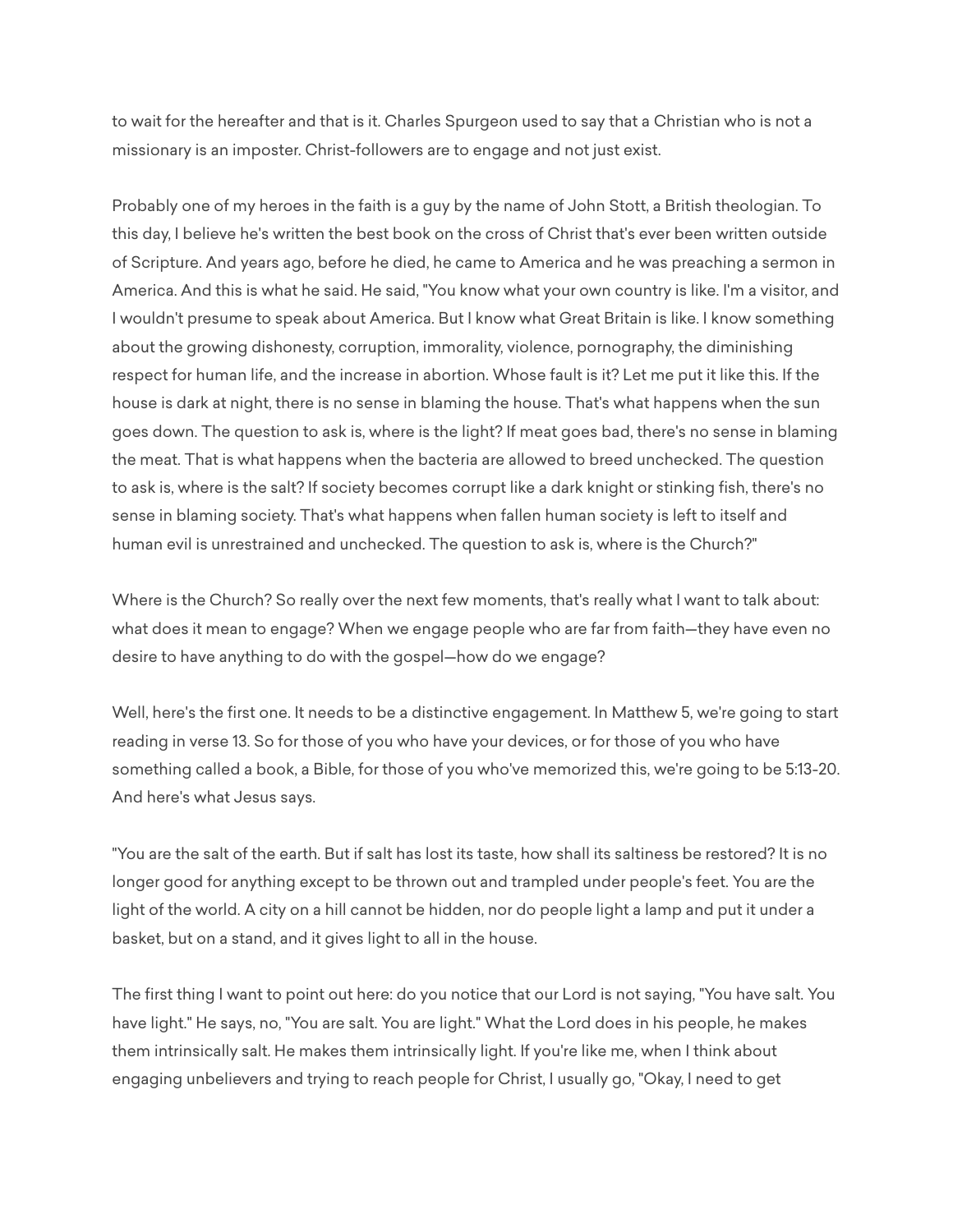another book. I need to go to another website. I need to listen to another podcast. I need to go to another conference."

Could we dare to believe that just the raw fact of being bought by Jesus, we're already equipped to reach other people? I believe that with all of my heart. It's a distinctive engagement. When you think of salt, when you think of light, those are distinctive things.

First of all, let's talk about salt. Salt was a prized commodity in this culture. When they're living in a culture where there really is no refrigeration, the only way they could slow down the natural decay of meat was to put salt into that meat. And so one of the purposes of salt was to preserve.

The other thing that salt would do, they would use it as a poison, as fertilizer. When there were weeds on their land, it was very common at this time of the world to put salt to get after the weeds. Well, those of us who are followers of Christ, we are always called to literally kill sin or it be killing you in our life.

The other thing that it does, it gives pizazz. I've been waiting over 30 years to say pizazz in a sermon. That's all I want you to know.

But salt preserves. It also poisons those things that need to be poisoned. But it offers pizzazz. But here's what's interesting. Then it says, "It is no longer good for anything except to be thrown out and trampled under people's feet," because saltiness, how can it be restored?

In this time, in this culture, when salt cannot be used is when it was mixed with sediment and rock. Because over time the salt would be leached out and it'd be good for nothing. My friends, could it be that the broad Church of Jesus Christ is not as effective as she could be because we have many who profess Jesus, but we're actually mixing our faith with Jesus with things that have nothing to do with Jesus?

We say we love Jesus, but actually we worship our family at the same level. We say we love Jesus, but yet we're still holding on to addictions and enslaving sin at the same time. We say we love Jesus, but then there are other parts of his Word that we outright reject. And when we do this pingpong match over and over again and we make our allegiance to Jesus in competition with other things, our witness goes flatline.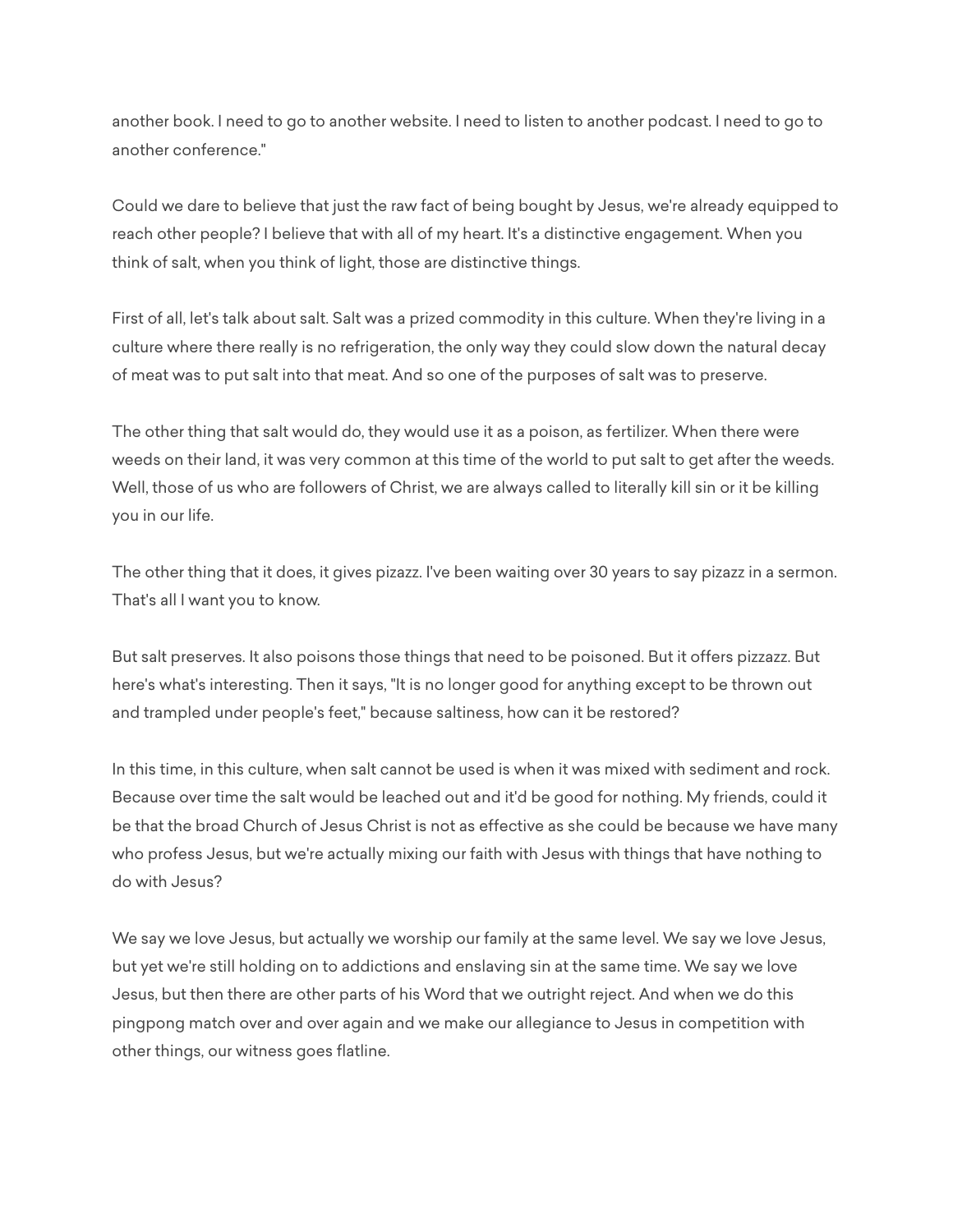I know this is basic: the unbelieving world does not want to experience the same things they're already experiencing. They don't want to join people with more gossip. They don't want to join people with more backstabbing. They don't want to join more people who do not care about their lives. They want something, what? Different. It's a distinctive engagement.

I read this not too long ago about a gang in Chicago years ago; they were called the OA Gang, and they were known for their violence. They were known to be very ruthless. And they literally just owned the whole block of a certain part of Chicago. Well, there was this Baptist Church where all these men got together within the church, and they were like, "We need to do something about this."

So they did something radical. I don't know if you've ever heard of it—it's called pray. And they got together and they started praying for their block. And then, all these men, two by two, went to the block, took rotations, and would go up to these gang members, and they would just say, "Hey, I'm such and such. I go to this church. How can I pray for your family? How's the baby doing? How can I pray for your children?"

They did this for 20 years. Right now, in 2022, that gang is no longer there. Why? Because they engaged and they held onto their distinctive faith in Christ.

Light. What this says: "A city on a hill cannot be hidden." In this culture, a lot of houses and a lot of buildings would literally be built out of limestone and on the side of the hilly country. So, that sun would just reflect off all of these structures. And so there'd be a city on a hill that cannot be hidden.

So let's talk about light. I want to show you a satellite image. This is from outer space. And this is a picture of one of my favorite cities in the whole world, New York City.

If you see this area right here, that is Times Square from space. Let me give you perspective. The amount of power that Times Square uses at peak performance is 161 megawatts. Here's another perspective: that's enough to power over 160,000 homes. That's a lot of power. That is more than twice all the casinos in Las Vegas combined.

Now, that's a lot of power, but it's not as much power as somebody else that I know. Hey Bridge, online, Columbia... More people in the Islamic world have come to Christ in the last 35 years than in the entire 2,000 years of Church history. That's power. In China, right now in China, it is estimated that there are now more self avowed disciples of Jesus than members of the Communist Party.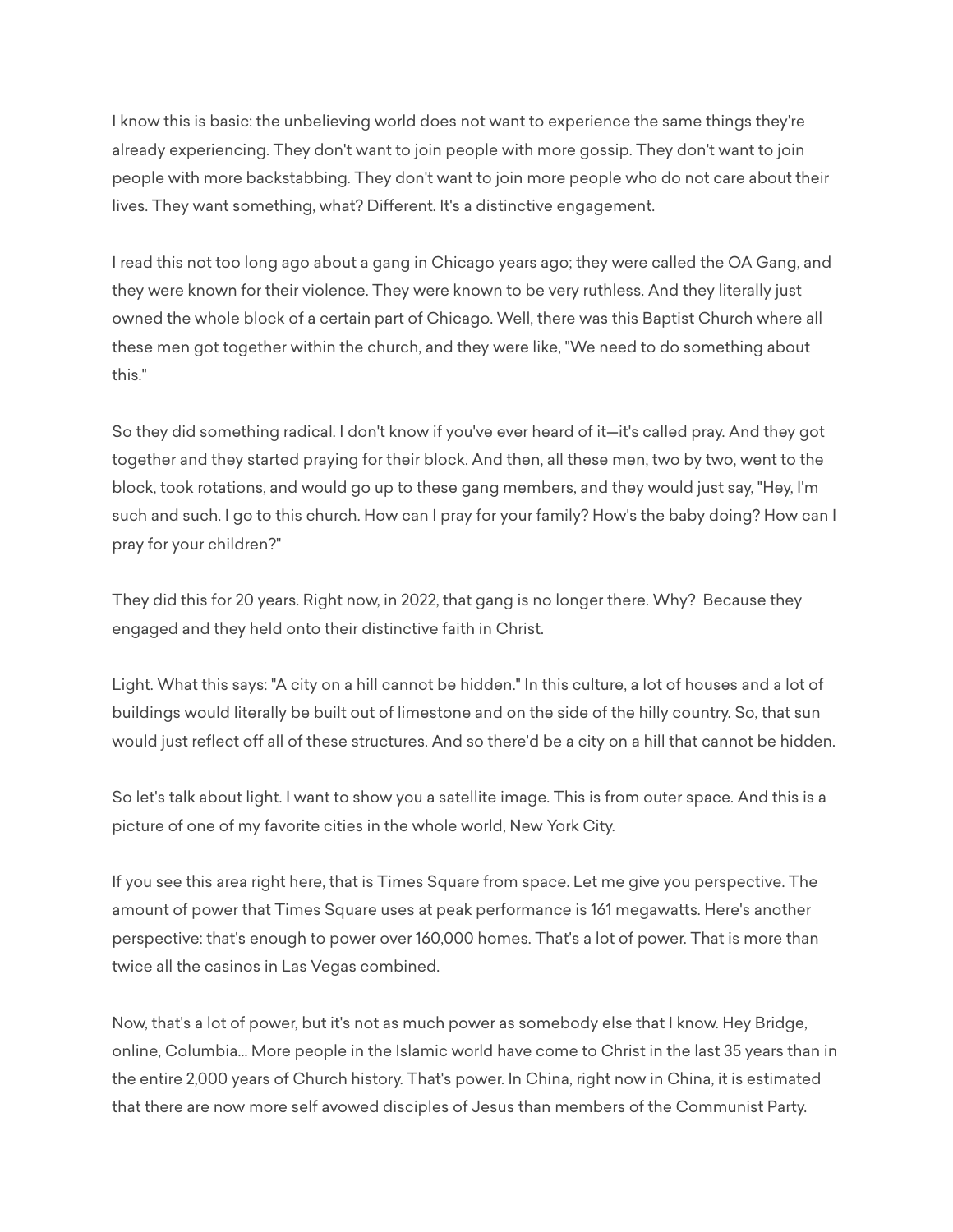Even the most conservative estimates suggest that China will soon have more Christians than any country on the planet. That's power. Across the planet, followers of Jesus are increasing by more than 80,000 people every day. That's power.

Last week in Columbia, we had a guy by the name of Ben. Last week, Ben collided with his depravity. He collided with his own sinfulness. And so last week, on a Sunday morning, he gets up, and he just starts watching these random sermons online. And he happens to find our video where we talk about baptism. He gets up, comes to Columbia, goes through our door, into our auditorium. John Howard, who is one of our Connections team members, greets him, welcomes him, and he goes up to John and he says, "Hey, I want to be baptized. How do we make that happen?" So John walks him through the gospel, walks him through baptism, and Ben was baptized last week. What is that called? Power. It's power.

And so, it's a distinctive engagement that can mean anything from actively inviting unbelievers to your home for a meal, intentionally getting involved with your HOA, to be a Christian presence and influence, maybe creating an art studio for creatives. It could be starting a nonprofit that addresses a need in the community.

I want to encourage you today, when you go to restaurants, literally, right after you order, ask the server, "Hey, before you go, we're getting ready to pray. How can we pray for you?" You will be amazed at what they will share. And Christians, would you please make sure that you tip well? I'm serious. And so it's a distinctive engagement.

But not only is it a distinctive engagement—it's a virtuous engagement. The word "virtue" just literally means "moral excellence". This is what the book of Matthew says. This is what Jesus says in Matthew 5, now starting at verse 16.

"In the same way, let your light shine before others so that they may see your good works and give glory to God who is in heaven. Do not think that I have come to abolish the law or the prophets. I have not come to abolish them, but to fulfill them. For truly, I say to you, until heaven and earth pass away, not an iota, not a dot will pass from the law until all is accomplished. Therefore, whoever relaxes one of the least of these commandments and teaches others to do the same will be called least in the Kingdom of heaven. But whoever does them and teaches them will be called great in the Kingdom of heaven."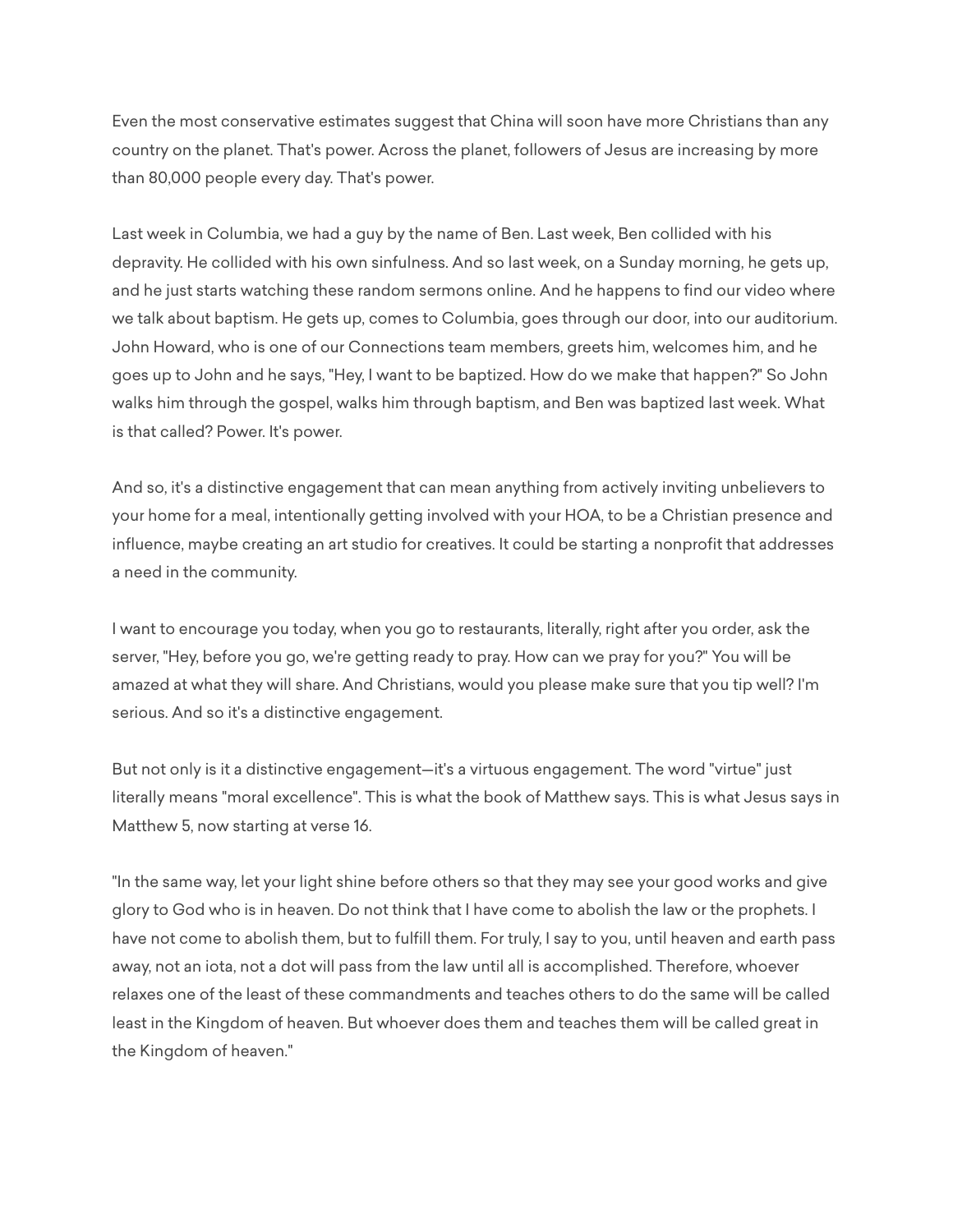One of my personal concerns about modern faith is we can rightly emphasize grace, but really, really downplay behavior that should come out of that grace.

I understand it. Please know, before anyone accuses me of heresy, I'm a grace junkie. I love thinking about grace. I love talking about grace. I love dialoguing about grace. I love songs that talk about grace. I think grace is actually amazing. I love grace.

But sometimes, we can be fearful about talking about any type of behavior of holiness. We need to talk about behavior that grace creates in a person's life. See, Jesus was starting to have a reputation that he was against the law, that he was abolishing the law. Jesus actually says here, "Nope. I am not even changing one thing, even the slip of a pin. I am not changing one ounce of the law."

What is the relationship of grace and the law? Well, just to give a little primer about the law: first of all, Jesus is the coauthor, along with the Father and the Spirit, of the law. We don't have God the Father in the Old Testament and then Jesus comes on the scene. The Son of God has always existed.

The law was given to help God's people flourish after their exodus from Egyptian slavery. The law was given as a reminder of God's character. The law can be divided between the moral law, which is like the Ten Commandments in Exodus 20 and Deuteronomy 5, and a ceremonial law, which is the entire five first five books of the Old Testament. The law was also given as a mirror to show our sinfulness. The law was given as a shadow of good things to come—Hebrews 10. The law was given as a teacher that brings us to someone else—Galatians 3. So, it also says in Hebrews 10, that through the Holy Spirit, God writes his law into our what? Hearts.

Are we saved by the Ten Commandments? Oh, no. But when we are saved, do we now have a natural desire to do the commandments? Absolutely.

A speed limit sign can change my behavior. That same speed limit sign cannot make me love it. And that's my problem. See, we not only have a distinctive engagement—we have a virtuous engagement.

I, one time, watched a video that was one of the most powerful videos I've ever seen. And it was a guy talking about what happened in his family when the Lord got a hold of his family. And he says when he was ten years old, he remembers his household was a wreck. It was so volatile. His mom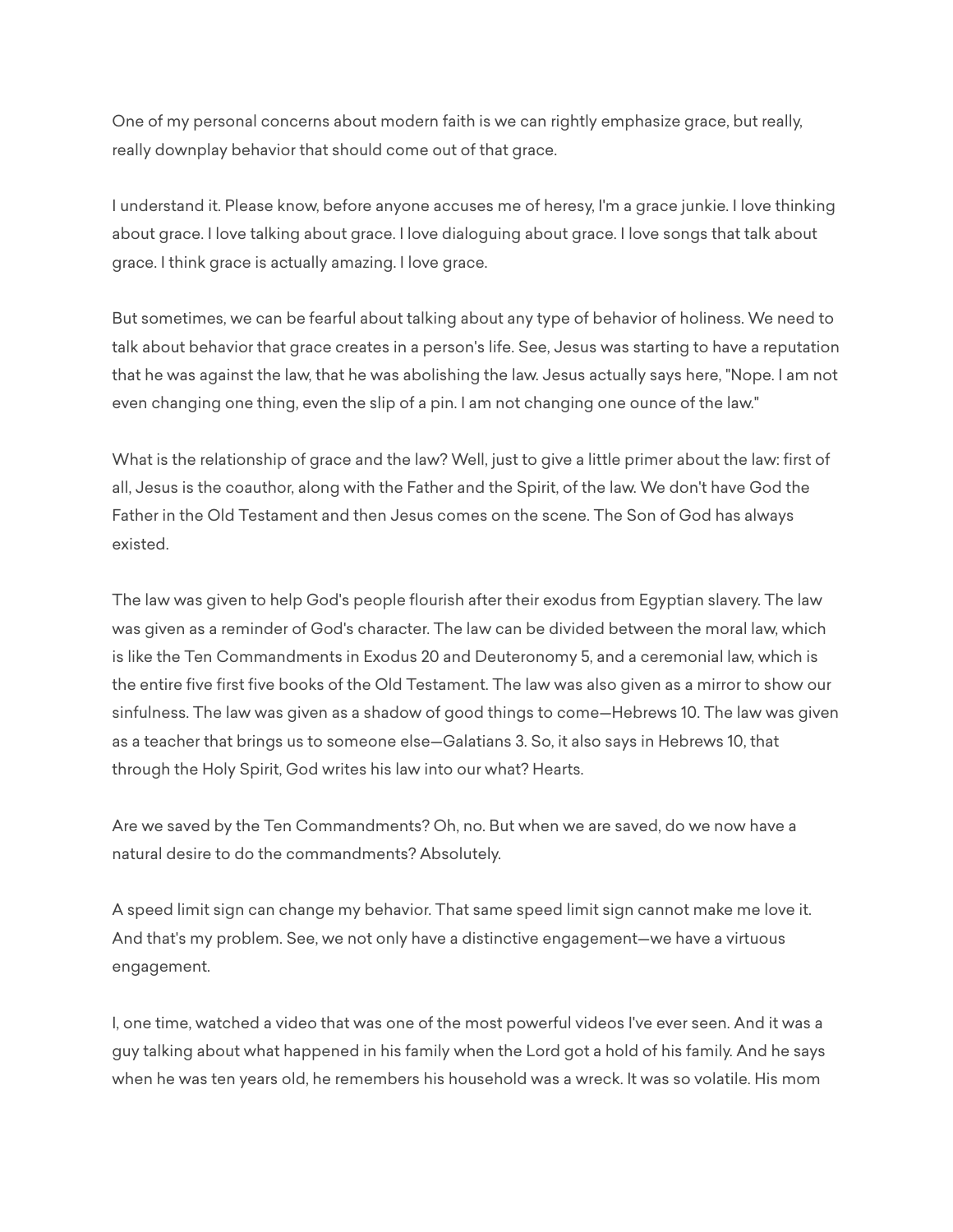and dad hated each other. They were constantly going after each other, berating each other, yelling at each other. It was such a toxic, toxic home.

Well, somebody shared the news of Jesus with his dad, and the Lord got ahold of his dad. He didn't know scripture. He didn't know anything about church. All he knew: he was different. This is what this guy said: "My mom hadn't liked my dad as a sinner, and she liked him even less as a saint. After he became a Christian, my mom did everything she could to make his life difficult. Dad couldn't even read his Bible until mom went to sleep because she'd make his life so miserable when he did. But dad committed to aligning himself underneath God, did everything he could to show mom love in spite of how she treated him. Rather than divorce her, he loved her unconditionally. Month after month, mom tried anything and everything to break his focus on God and to get him to stop showing love to her.

"But nothing worked. Dad was calm, consistent, and caring. Around midnight one night, my mom came down the stairs with tears in her eyes. Dad was reading his Bible. When he saw her tears, he asked what was wrong. She told him she could not understand how the more she rejected him, the kinder he was to her.

"Then she said this: 'I want what you have because it must be real.' They both got down on their knees, and my dad led my mom to Christ. After that, he led all of us kids to the Lord, and he modeled"—there it is, virtue—"he modeled daily for us the valuing of making God and his Word our central focus. Had my dad lacked the courage to dedicate himself to God and our family, in spite of harsh opposition, my own home would have become a statistic. I would have ended up as a casualty. My children could have ended up that way too."

The guy who shared this, about when he was ten, his name is Tony Evans, and that boy eventually grew up and, I argue, is probably one of the greatest biblical preachers and expositors this nation has ever known. Why? Because of a virtuous engagement.

Not only do we have a distinct engagement, but also a virtuous engagement. It also is a joyous engagement. I didn't say a happy one, nor a deeper one. A joyous engagement. That's what it says in verse 20. The last verse, it says, "For I tell you, unless your righteousness exceeds that of scribes and Pharisees, you will never enter the Kingdom of heaven."

I do not blame you if I just said a joyous engagement, then I read that and you're, like, "Your points are off. Like, way off." Let me make my case that this is a joyous engagement. I can imagine the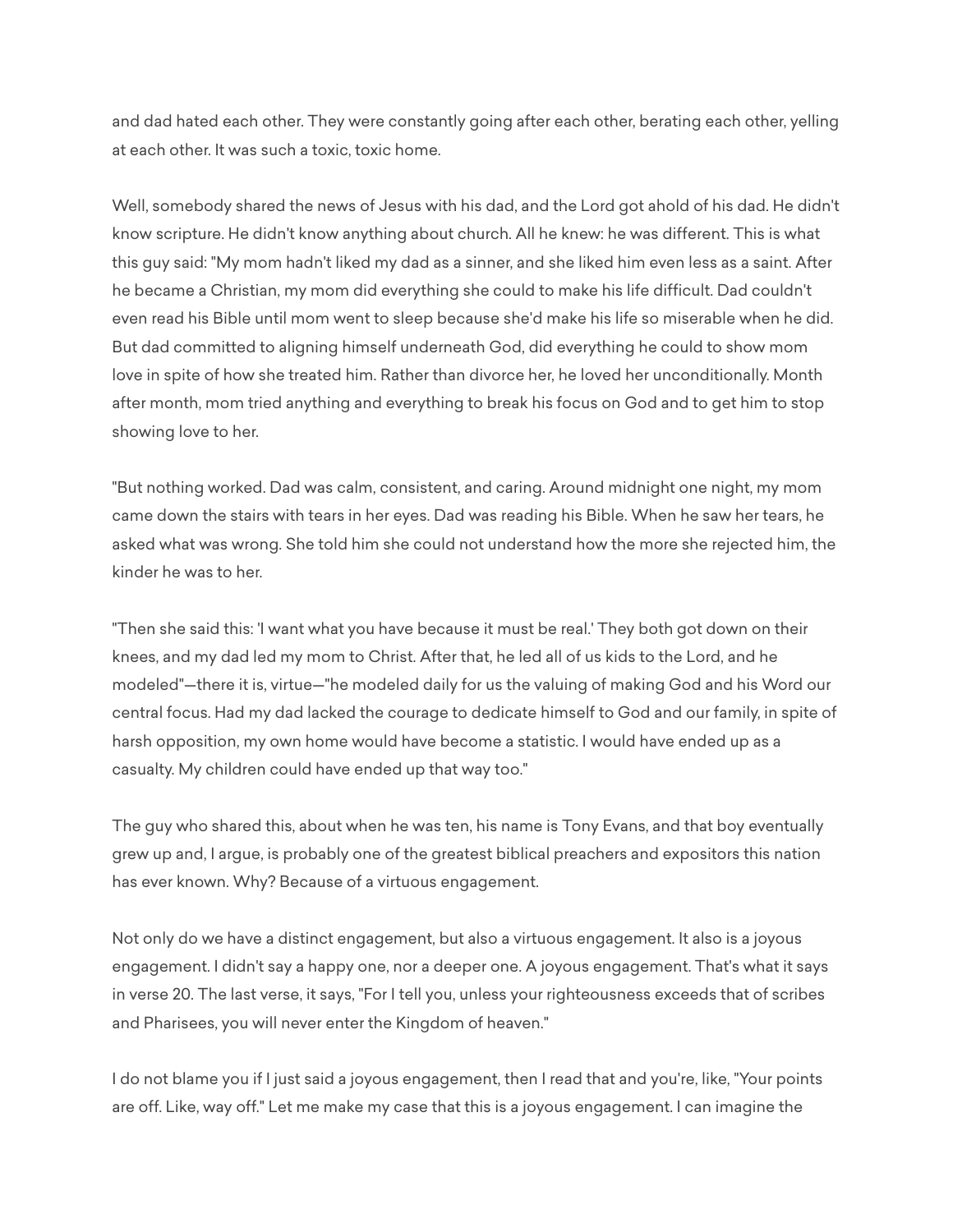audience that was hearing this from Jesus, and when they heard, "Unless your righteousness exceeds that of scribes and Pharisees," I can believe that there's probably some of them that may have fainted, that may have fallen over. I can see in my mind's eye many in that crowd going, "Um, the scribes ceremonially wash themselves before copying Scripture. The Pharisees, they memorize the first five books of the Bible. They're known for their morality and their cleanliness. I'm out. I'm out. If you are saying, Christ, that my righteousness has to exceed them, I am absolutely out."

But there was a problem with their righteousness. See, my friends, their righteousness was skin deep and never got close to their heart. It was a righteousness that strove to manage sin instead of repenting of sin.

A few weeks ago, I was going through Matthew 23, and Matthew 23 is that chapter where Jesus literally goes off on the Pharisees. It's the "woe" chapter, where he's going, "Woe is this. Woe when you do this, woe when you do that," which is basically a kind of a literary idiom for "cursed are you."

And I just wrote down what he was saying to them. I was just writing down a list of the different woes that Jesus was saying to the Pharisees. And these are the things I wrote down.

Their talk of obedience surpassed their walk of obedience. Their desire for looking righteous was chosen over being righteous. They wanted human approval over the approval of God. They tried to hinder people from getting into the Kingdom who sinned differently than they do. They spent time and energy making people disciples of themselves instead of disciples of God. They throw money at hurting people without getting personally involved with hurting people. They are willing to die on hills of preference and opinion that do not matter in eternity. They use the cover up of living a false self to hide the mess of their true character. And the last thing I wrote, they would rather die in hardhearted self-righteousness than be melted by the extravagant kindness of the mercy of God.

I'm writing that and you're listening to this. There are maybe some of you that just heard that list that I went through, and maybe you first reacted like I did when I was writing it: "Get 'em. That is right!"

Even as I'm reading this now. And if you listen rightly, you would come to the same conclusion: "I'm a goner. I'm guilty as charged, and my righteousness is supposed to exceed this, and it can't. Spiritually, I'm an absolute train wreck."

But there's good news.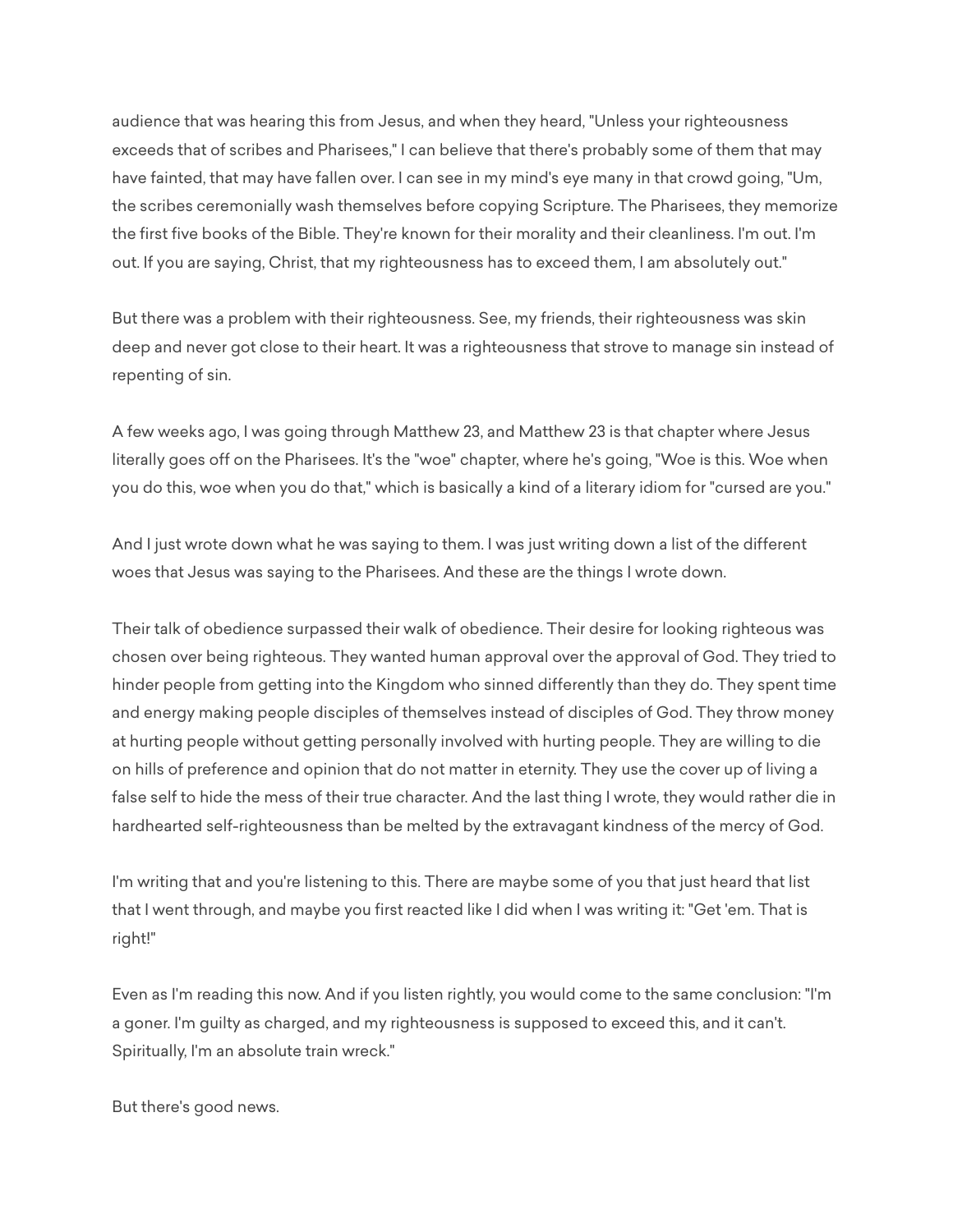Remember the moral law of the Old Testament? There was someone who lived the moral law. Remember the ceremonial law of the Torah, the Pentateuch? There was someone who was the sacrifice of the ceremonial law.

Recently I heard about a guy who has a really valuable baseball card from 1982, and there was a baseball card that right now is worth over \$1,000. And on the card it says "Future Stars". And it's a unique baseball card because there's three players on one card. Let me describe this for you.

The first is Jeff Snyder. He played one year of professional baseball, pitched in eleven games, gave up 13 earned runs in those eleven games. Just to translate that for you, it's really bad. The second player is Bobby Bonner. He played four years of baseball but only appeared in 61 games with eight runs batted in and zero home runs.

The third player on that baseball card played 21 years for the Baltimore Orioles and appeared in over 3,000 games. He came to bat over 11,000 times, collected over 3,000 hits and over 400 home runs and batted in almost 1,700 runs. His name: the legendary Cal Ripken.

Now, folks, what if Bobby Bonner came into this room today and he comes up on this stage and this is what he says: "My card is worth over \$1,000." You know what we would do? We would laugh. We would laugh. Do you know why we would laugh? We would go, "No, the value of your card is because of the performance of another. That's the reason why it's \$1,000."

So we do need a righteousness that exceeds the Pharisees. And thanks be to God, it is Jesus Christ who has exceeded righteousness for us. And he took on the wrath of the Father upon himself for punishment for our unrighteousness. And it was buried in the grave for three days, and he came out of the tomb but our sin did not because of the performance of another.

This is why it's a joyful engagement. When we don't engage unbelievers to earn our salvation, Jesus has already performed it for us. And so if something happens and they come to Christ, we can't get prideful because of the cross of Jesus, because he has saved us when we did not deserve it.

And let's say they reject us. Let's say they put us down. They go off on Facebook, on social media channels about how much they can't stand us. And they may call us bigoted and they may call us close-minded. We're okay, because the verdict of Jesus is the most important verdict in our life.